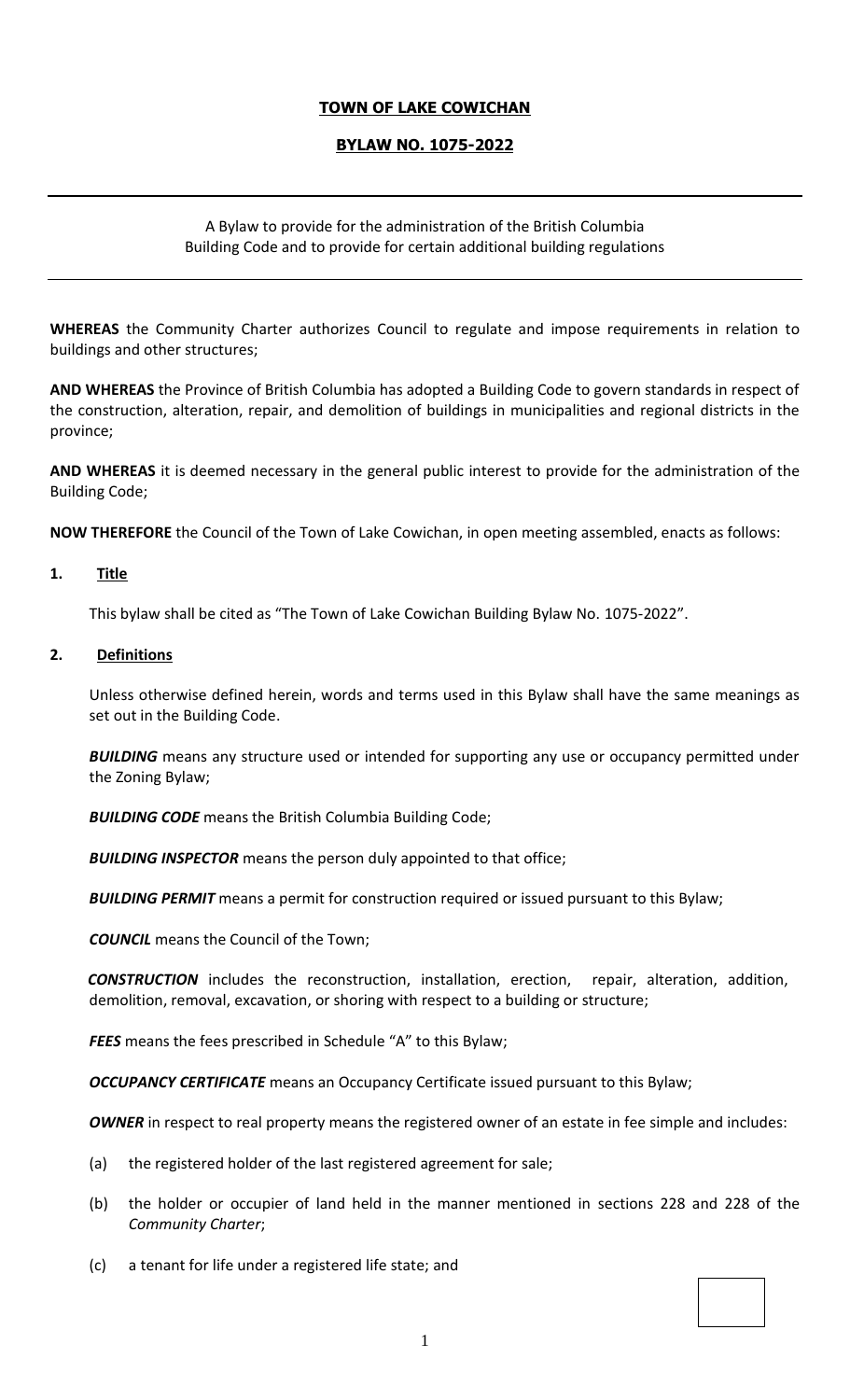(d) a lessee with authority to build on land;

**PARCEL** means a lot, block or other area in which land is held, or into which land is legally subdivided;

**PERMIT** means a permit required or issued pursuant to this Bylaw and includes a Building Permit, a Plumbing Permit, a Demolition Permit, a Chimney Permit, a Fireplace Permit, and a Moving Permit;

*REGISTERED PROFESSIONAL* includes a qualified professional as defined in section 55(1) of the *Community Charter*;

*STRUCTURE* means a construction or portion thereof of any kind, whether fixed to, supported by, sunk into or located in, land, water or airspace, and includes foundations or supporting framework for exterior signs, equipment and machinery, interior storage racking greater than 2.6m in height and swimming pools but specifically excludes paving, fences, retaining walls and landscaping;

*SWIMMING POOL* means any structure or construction, intended primarily for recreation that is, or is capable of being, filled with water to a depth of 0.6 metres or more and for the purpose of this definition, a hot tub shall not be considered a swimming pool; and

*TOWN* means the Town of Lake Cowichan.

## **3. Purpose**

- (1) This Bylaw must, despite any other provision it contains, be interpreted in accordance with this section.
- (2) This Bylaw's purpose is to regulate construction in the Town in the public interest.
- (3) Activities carried out under this bylaw by or on behalf of the Town are solely to provide a limited and interim spot-checking function for the health, safety, and the protection of persons and property.
- (4) This Bylaw neither contemplates nor intends doing any of the following and this Bylaw's purpose does not extend to any of the following:
	- (a) protecting any owner, owner/builder, or constructor, from economic loss;
	- (b) the Town or the Building Inspector assuming any responsibility for ensuring that an owner, owner's agent, or employee, constructor, or designer, employed by an owner, complies with the Building Code, this Bylaw, and other applicable codes, standards, and enactments;
	- (c) warranting design or quality of work respecting a building, structure, or work, for which a permit is issued under this Bylaw; and
	- (d) warranting or assuring that work done under a permit issued by the Town is free from defects, whether patent or latent.

## **4. Application**

- (1) This Bylaw applies to the:
	- (a) design and construction of new buildings or structures;
	- (b) alteration, reconstruction, demolition, deconstruction, removal and relocation of existing buildings and structures; and
	- (c) change in class of occupancy of existing buildings and structures.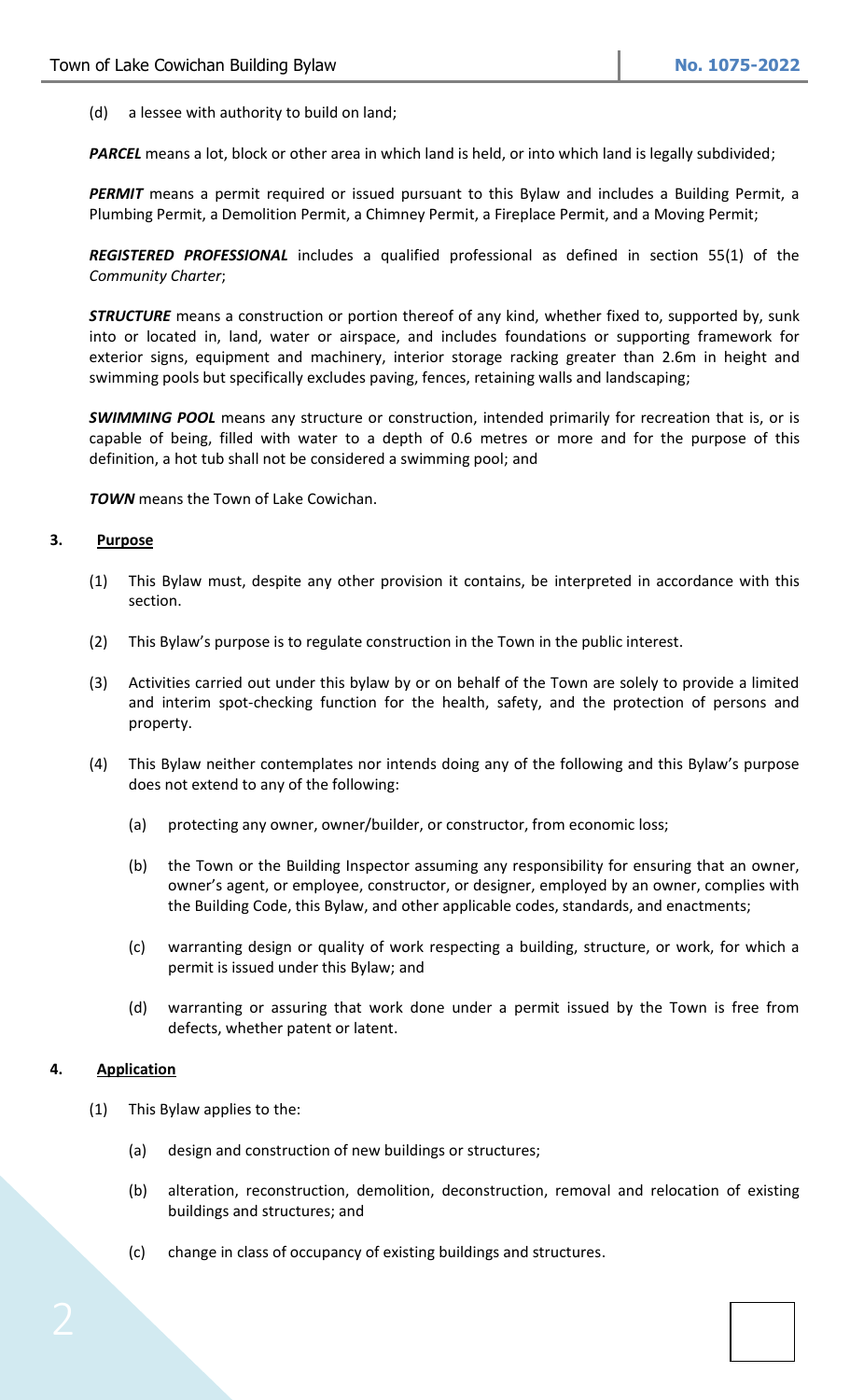- (2) This Bylaw does not apply to:
	- (a) buildings and structures exempted by Part 1 of the *British Columbia Building Code*, except as this Bylaw expressly provides; or
	- (b) retaining structures, fences, paving or landscaping.

#### **5. Permit Conditions**

- (1) A permit is required whenever work regulated under this bylaw is to be undertaken.
- (2) Complying with the Building Code, this Bylaw, and other applicable codes, standards, and enactments, in doing work for which a permit is issued, is the sole responsibility of the owner and, where the owner acts through an agent, the agent.
- (3) The following do not relieve owners in any way from the sole responsibility for complying with the Building Code, this Bylaw, and other applicable codes, standards, and enactments because of:
	- (a) the issuance of a permit under this Bylaw;
	- (b) the acceptance or review of drawings or specifications, or supporting documents;
	- (c) an inspection by or on behalf of the Town.
- (4) The Building Inspector may order work to be stopped if it is being done contrary to the permit authorizing it, a document submitted with the application for the permit, the Building Code, this bylaw, and other applicable codes, standards, and enactments.
- (5) A Permit shall not be issued for the construction of any residential, commercial, institutional, or industrial building until the following essential services are provided:
	- (a) Water: A municipal water service connected to the water main distribution that is under the control of the Town;
	- (b) Sanitary Sewer: Connected to the Town sewer system;
	- (c) Storm drainage: Method of storm drainage system must be approved by the Town; and
	- (d) Access: A driveway of sufficient strength, grade and width for access and egress to all principal buildings by fire and emergency vehicles is provided.
- (6) A permit expires, and an owner's rights under the permit terminate, if the work authorized by the permit:
	- (a) does not start within six (6) months;
	- (b) stops for longer than one (1) year; or
	- (c) is not completed within two (2) years.

#### **6. Permits**

- (1) The Building Inspector must issue a permit applied for if:
	- (a) a completed application complying with this Bylaw and including all supporting documents is submitted;
	- (b) the owner or owner's agent pays the permit fee prescribed by Schedule "A"; and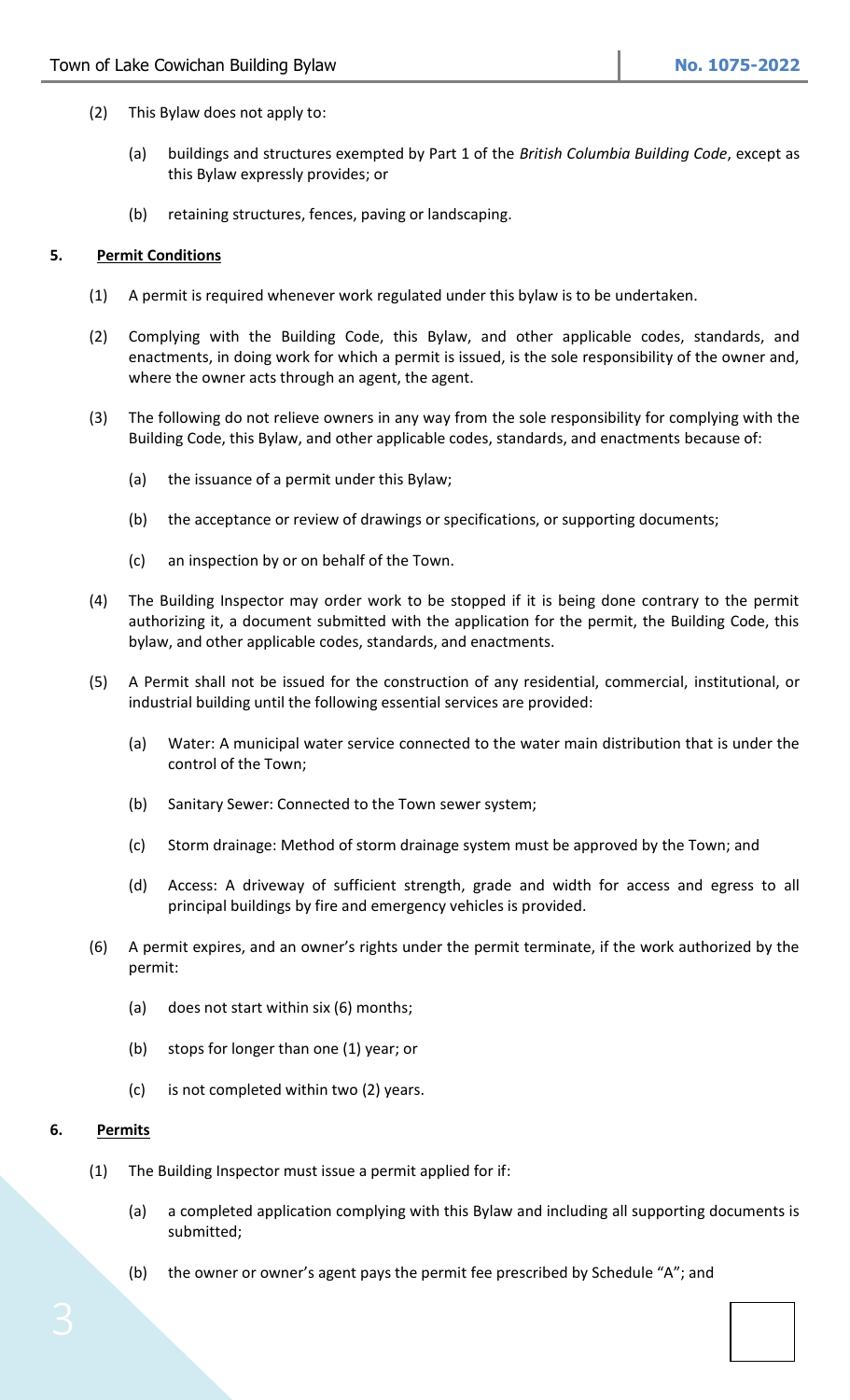- (c) the owner or owner's agent pays all other fees and charges and meets all requirements imposed by a statute or another Bylaw.
- (2) An applicant must pay double the permit fee prescribed by Schedule "A" if work for which this Bylaw requires a permit is begun before a permit is issued.
- (3) Permit fees are refundable to the extent prescribed by Schedule "A" if:
	- (a) reviewing drawings and specifications has not started; or
	- (b) work has not begun and inspection by or on behalf of the Town has not occurred.
- (4) A permit may be renewed, once, and for the same period as the original permit, if renewal is applied for before the original permit expires.
- (5) The building permit fees specified in Schedule "A" must again be paid where work has started but cannot be completed within two (2) years.

## **7. Building Inspector**

- (1) The Building Inspector may:
	- (a) administer this Bylaw;
	- (b) keep record of permit applications received, permits issued, notices and orders issued, inspections and tests made, and copies of documents related to the administration of this Bylaw;
	- (c) establish, or direct the owner to establish, by tests, at the owner's expense, whether methods or types of construction, and types of materials, devices or assemblies used in the construction of a building or structure substantially conform to the requirements of the Building Code and WorkSafe guidelines established for buildings constructed prior to 1990;
	- (d) require that tests be carried out in accordance with recognized standard test methods with copies of such tests provided to the Building Inspector and be available on-site during the construction of the building or structure;
	- (e) require the owner to uncover and replace at the owner's expense any construction that has been covered without inspection contrary to this Bylaw or an order issued by the Building Inspector;
	- (f) enter land, buildings, and premises, at any reasonable time, to administer this Bylaw, but must, if a residence is occupied, obtain the occupant's consent to enter it or give written notice to the occupant at least twenty-four (24) hours before entering it; and
	- (g) order correcting work done or being done contrary to the requirements of this Bylaw or another other legislation or enactment.

# **8. Permit Applications**

- (1) A permit application must relate to one building, structure, or work.
- (2) Drawings and specifications submitted with permit applications must bear the names and business addresses of buildings, structures, and works' designers.
- (3) Permit applications and the documents submitted with them become the Town's property.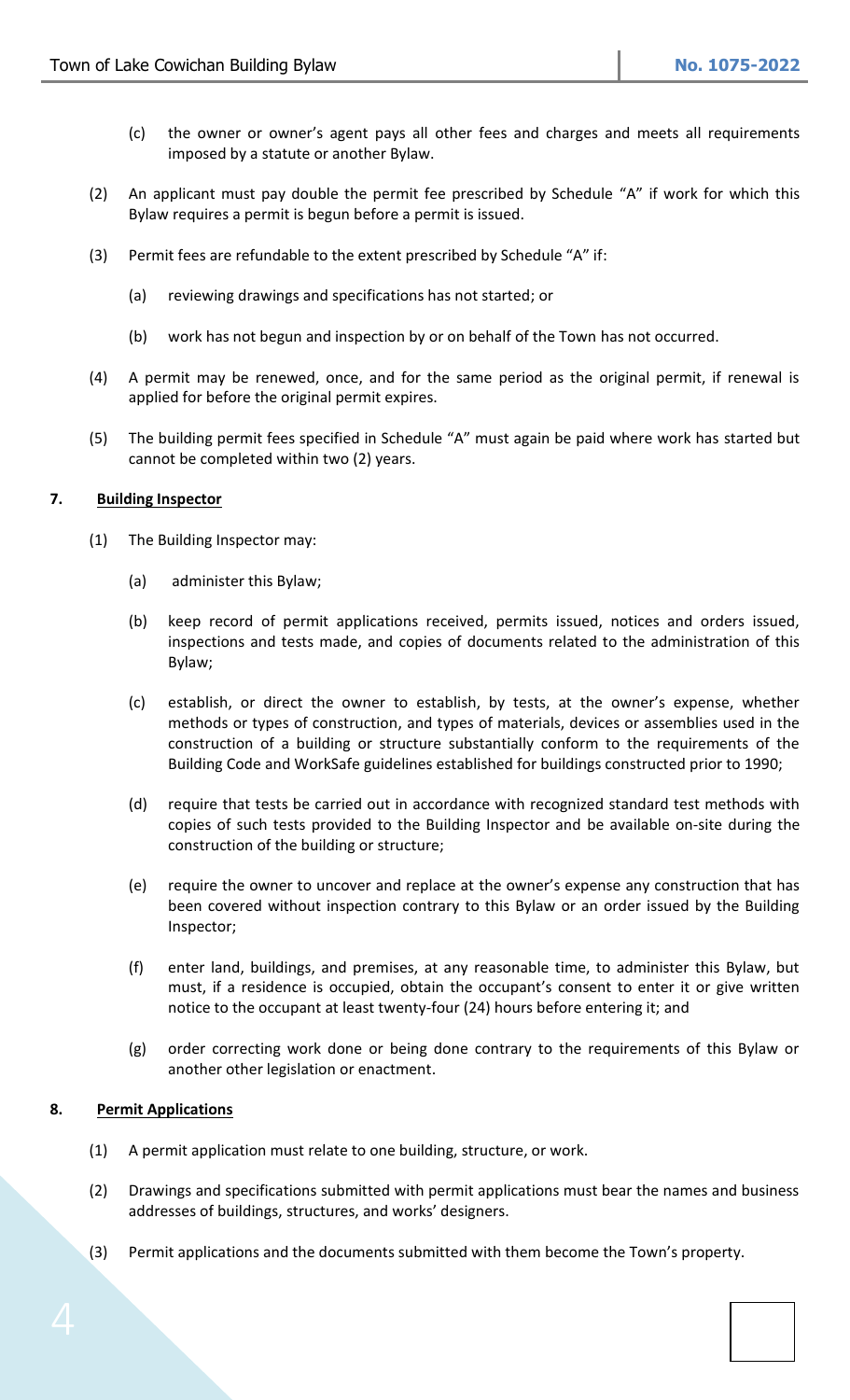#### **9. Building Permit Applications**

- (1) A person must apply for, and obtain, a building permit before constructing, altering, or reconstructing a building, structure or canopy.
- (2) An application for a building permit must:
	- (a) be made in the form prescribed by the Town and signed by the owner, or a signing officer if the owner is a corporation;
	- (b) be accompanied by the owner's signed release and indemnity, and acknowledgment of responsibility and undertakings, in the form prescribed by the Building Inspector;
	- (c) state the building or structure's intended use and, if the Building Inspector requires, provide a professionally prepared appraisal of the proposed building or structure's value;
	- (d) include, as exhibits, copies in duplicate of scale drawings of and specifications for the building or structure respecting which work is to be done, showing:
		- (i) the building or structure's dimensions;
		- (ii) each room or floor area's proposed use;
		- (iii) the dimensions of the land on which the building or structure is, or is to be, situated;
		- (iv) building grades;
		- (v) the grades, and elevations, of streets, and sewers, abutting the land on which the building or structure is, or is to be, situated;
		- (vi) the position, height, and horizontal dimensions, of all existing and proposed buildings and structures on the land on which the building or structure is, or is to be, situated;
	- (e) include cross-sectional details drawn at an appropriate scale and at sufficient locations to illustrate the location and size of every driveway, water service line, building drain, storm sewer, sanitary sewer, trap, and inspection piece; and
	- (f) a sectional drawing showing the size and location of every soil or waste pipe, trap, and vent pipe. The plans and specifications shall have on them complete design and calculation criteria so that the Building Official has this information available for examination and shall bear the name, address, and contact information of the designer.
- (3) The exhibits referred to in the last paragraph of the previous subsection must bear their designers' names and business addresses.

#### **10. Water Conservation**

- (1) Despite any other provision in this Bylaw, a permit is not required to repair or replace a valve, faucet, fixture, or water heater, clear stoppages, or repair leaks, if doing so does not involve replacing or rearranging pipes.
- (2) An application for a building or plumbing permit shall indicate on or with the permit application that the low consumption plumbing fixtures are in compliance with this bylaw will be installed. The letter "LC" must be placed beside each drawing of a water closet urinal lavatory sink, kitchen sink or shower which is submitted in support of the plumbing permit application.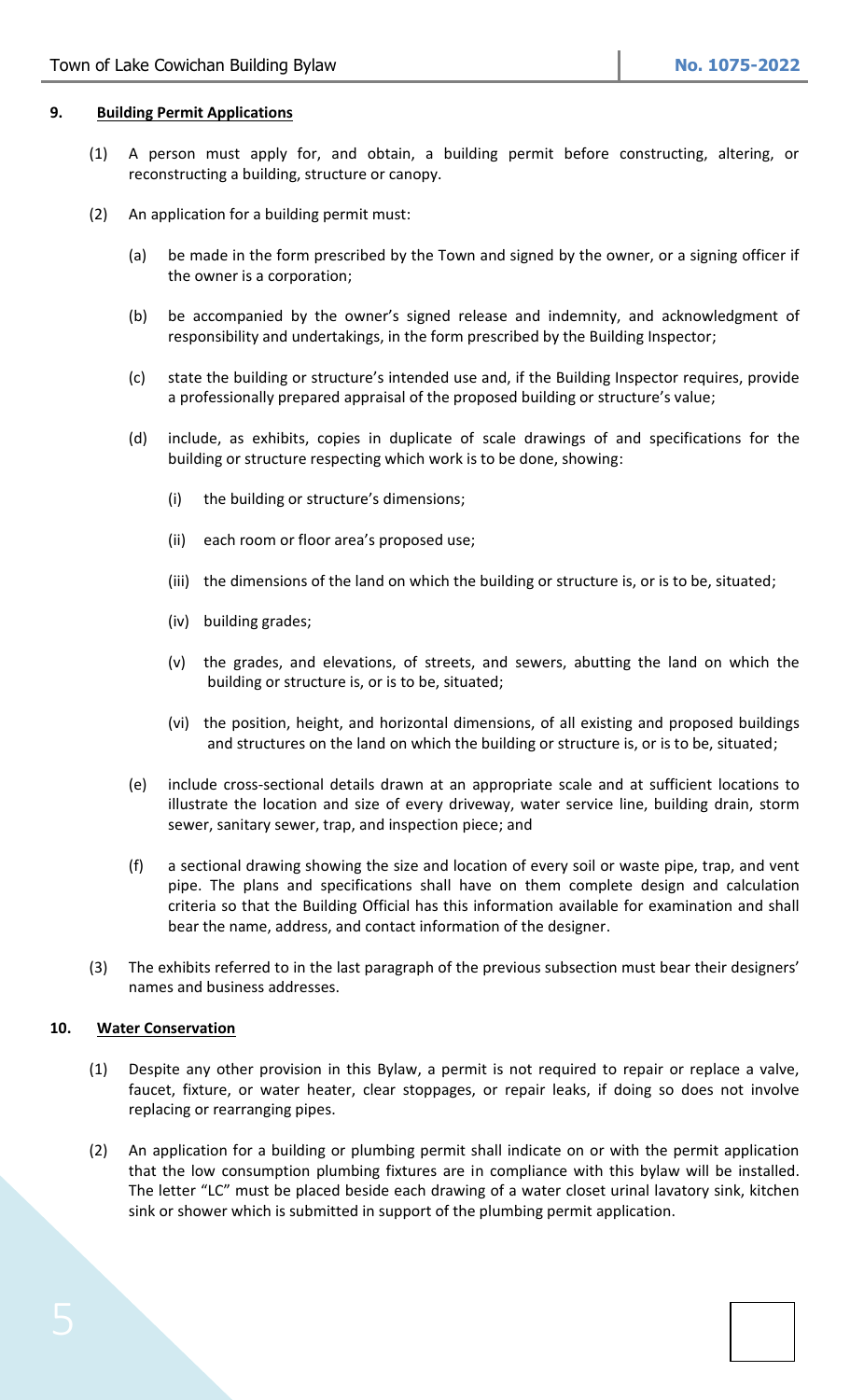- (3) No person shall install a water closet, urinal, lavatory faucet, kitchen faucet or shower head except in accordance with the following:
	- (a) all water closets, whether tank type or direct flush, shall use no more than 6.0 litres of water per flush cycle without the aid of any add-on or retrofit device and marked as follow, *6 litres per flush (LPF) or where it is equal to or less than 6.*;
	- (b) direct flush urinals shall use no more than 3.8 litres of water per flush cycle, without the aid of any add-on or retrofit device, and shall be marked as 3.8 LPF;
	- (c) the water supply to urinal flush tanks equipped for automatic flushing must be controlled with a timing device in order to limit operation during normal working hours;
	- (d) all lavatory faucets and kitchen faucets shall have a maximum flow rate of 8.3 litres of water per minute at a test pressure 415 kPa; and
	- (e) all shower heads shall have a maximum flow rate of 9.5 litres of water per minute at a test pressure of 550 kPa.

## **11. Prohibitions**

- (1) No person may:
	- (a) start or continue constructing, altering, demolishing, reconstructing, relocating, or removing a building, structure, or work without a valid permit from the Building Inspector;
	- (b) continue, after the Building Inspector orders work to stop, constructing, altering, demolishing, reconstructing, relocating, or removing a building, structure, or work, without the Building Inspector's written permission;
	- (c) submit false or misleading information in an application for a permit under this Bylaw;
	- (d) interfere with the Building Inspector or other authorized person's administration of this Bylaw;
	- (e) substantially vary, in constructing a building, structure, or work, for which a permit is issued, from the drawings or specifications, or supporting documents, for the building, structure, or work, without the Building Inspector's written permission;
	- (f) reverse, alter, deface, cover, remove, or tamper in any way, with a notice, permit, or certificate, posted on, or affixed to, a building or structure; or
	- (g) occupy or use a building or structure
		- (i) before the Building Inspector issues an occupancy certificate for it;
		- (ii) after a change in the building or structure's occupancy classification, until the Building Inspector issues an occupancy permit for it; or
		- (iii) contrary to a permit issued, or notice given, by the Building Inspector.

## **12. Building Permit Applications for Standard (Part 9) Buildings**

(1) The Building Inspector may require submitting one or more of the following with a building permit application respecting a standard (part 9) building if the Building Inspector considers that the building's size or complexity, or site conditions, warrant: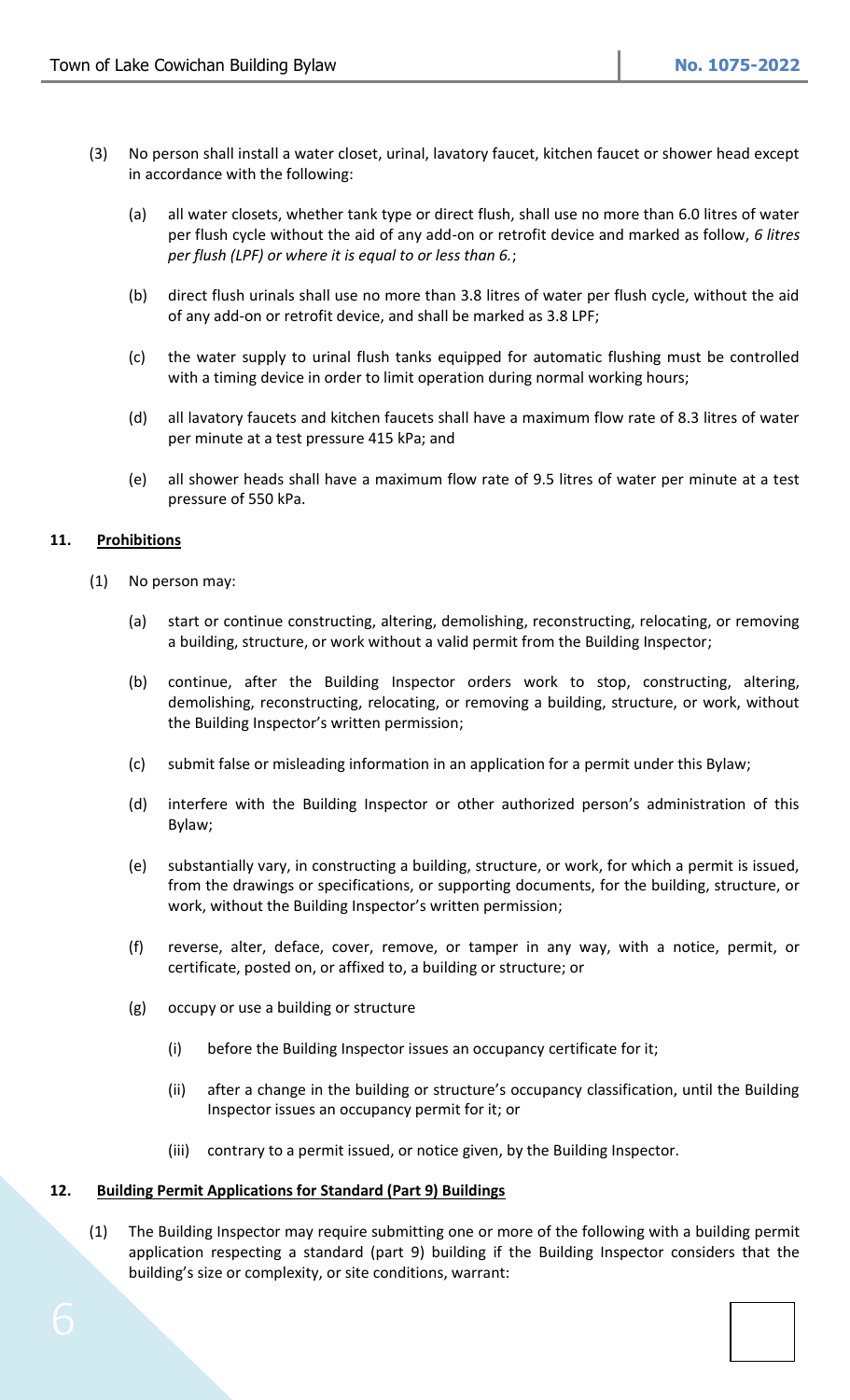- (a) structural, electrical, mechanical, or fire suppression drawings prepared and sealed by a registered professional;
- (b) letters of assurance, in the form of Schedules B-1 and B-2 to the *British Columbia Building Code*, signed by a registered professional.

## **13. Building Permit Applications for Complex (Part 3) Buildings**

- (1) In addition to meeting the requirements of section 9, an application for permit respecting a complex (Part 3) building must:
	- (a) be signed by the coordinating registered professional; and
	- (b) include:
		- (i) a letter of assurance in the form of Schedule A to the *British Columbia Building Code*, signed by the owner, or a signing officer if the owner is a corporation, and the coordinating registered professional; and
		- (ii) letters of assurance in the form of Schedules B-1 and B-2 to the *British Columbia Building Code*, signed by the registered professional required by the Building Code or Building Inspector to design and conduct field reviews of the building or structure's construction.

## **14. Professional Plan Certification**

- (1) The Town and its Building Inspectors rely on the letter of assurance provided under this Bylaw as certification that the designs to which the letters relate comply with the Building Code and other applicable codes, standards, and enactments.
- (2) A building permit issued for:
	- (a) a complex (Part 3) building; or
	- (b) a standard (Part 9) building for which a Building Inspector requires professional design and letters of assurance;

must notify the owner that the permit is issued in reliance on the registered professional's certifying that the designs and plans submitted in support of the permit application comply with the Building Code and other applicable codes, standards, and enactments.

(3) The fee for a building permit referred to in the previous subsection must be reduced by ten percent (10%) of the fees prescribed by Schedule "A" – Permit Fees.

## **15. Professional Design and Field Review**

- (1) If the Building Inspector considers that a project's size or complexity, or a site condition, warrants, the Building Inspector may require a registered professional's design and plan certification, and field review, supported by letters of assurance in the form of Schedules:
	- (a) A, B-1, B-2, and C-a; or
	- (b) B-1, B-2, and C-b;

of the *British Columbia Building Code*.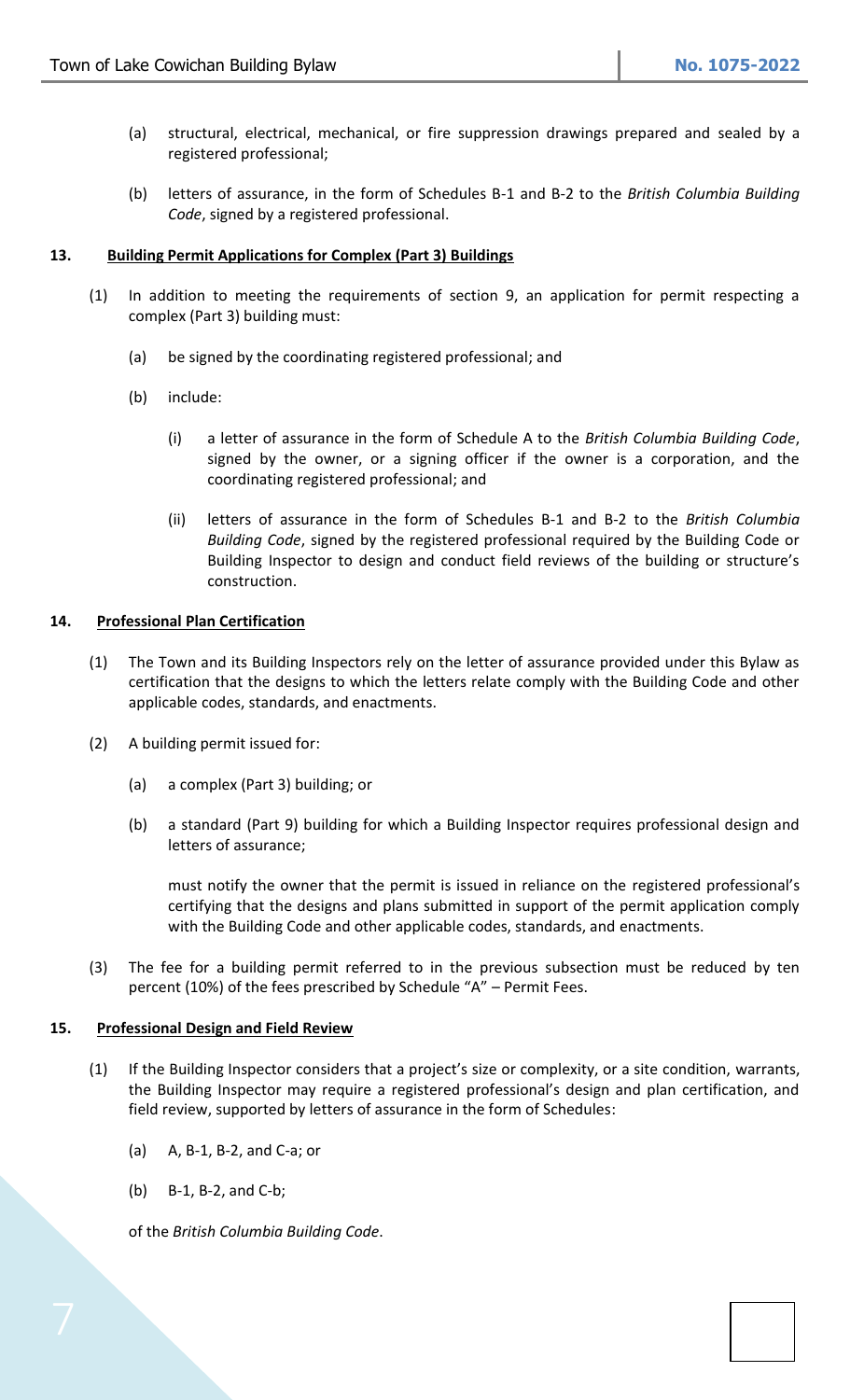- (2) An owner must provide the Town with letters of assurance in the form of Schedules C-a or C-b to the *British Columbia Building Code* before an occupancy permit is issued for a:
	- (a) complex (Part 3) building; or
	- (b) standard (Part 9) building where letters of assurance are required.

## **16. Owner's Responsibilities**

- (1) Before construction commences, the owner shall:
	- (a) determine that the building site is safe and will not be affected by flooding waters caused by surface run-off or otherwise, or by other hazards;
	- (b) if applicable, obtain elevation and construction requirements relative to Provincial Flood Plain restrictions from the Ministry responsible for regulating these; and
	- (c) obtain from the Town, or other authority having jurisdiction where applicable all necessary permits relating to demolition, excavation, building, repair of buildings, relocation of buildings, zoning, change in classification of occupancy, swimming pools, plumbing, canopies, awnings, marquees, blasting, water service, sanitary sewer service and plumbing, access, electrical installations and all other permits required in connection with the proposed work prior to the commencement of any construction work.
- (2) An owner must ensure that all construction complies with the Building Code, this Bylaw, and other applicable codes, standards, and provincial enactments.
- (3) An owner to whom a permit is issued under this Bylaw is responsible for the cost of repairing damage to Town property occurring in the course of the work authorized by the permit.
- (4) An owner to whom a permit is issued under this Bylaw is required to leave with the Town a security in the amount prescribed in Schedule "A" to repair and replace municipal property damaged during the course of construction.
- (5) An owner to whom a permit is issued must:
	- (a) during construction, post in a conspicuous place, on the real property respecting which a permit is issued, the street address of the building or structure to be constructed;
	- (b) before occupying a building, structure, or part of a building or structure, or after a change in the occupancy classification of a building, structure, or part of a building or structure, obtain an occupancy certificate from the Building Inspector;
	- (c) before occupying the building or structure, permanently in accordance with the street numbering guidelines of the Town:
		- (i) affix its street address to it; or
		- (ii) post its street address at the entrance to the driveway serving the real property on which the building or structure is located;
	- (d) if conducting the waste from plumbing fixtures, trade waste, or surface or roof water, to a public sewer, is proposed:
		- (i) make certain that the sewer's depth and capacity are sufficient to receive the waste; and
		- (ii) arrange plumbing to suit the location of the sewer connection provided for the lot; and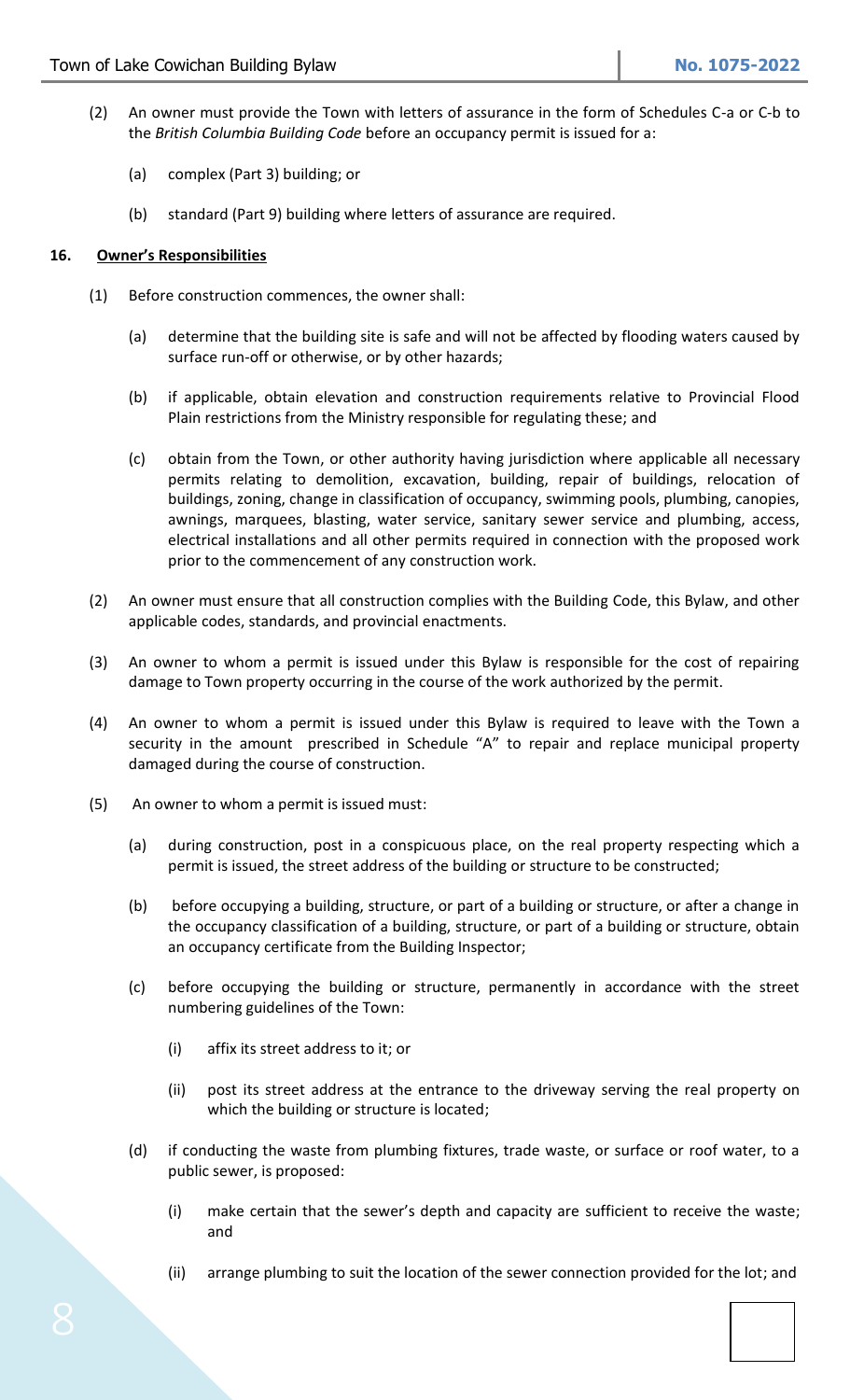- (e) if connecting a building or storm sewer is proposed, supply the Municipal Engineer with drawings and specifications showing that the proposed sewer will be laid at the depth and position necessary to connect the property with the building or storm sewer extension.
- (6) An owner must have completed by a registered British Columbia Land Surveyor, at the stage described in section 14 (2) (b), a survey of non-encroachment that shows the location of the building or structure's foundation relative to lot lines.

## **17. Inspections**

- (1) If a registered professional provides letters of assurance, the Town relies solely on the field reviews undertaken by the registered professional and the letters of assurance submitted under section 14
- (2) as assurance that construction
	- (a) substantially conforms to the design; and
	- (b) substantially complies with the Building Code, this Bylaw, and other applicable codes, standards, and enactments,

although the Building Inspector may attend at a construction site from time to time to determine if field reviews are occurring and to monitor them.

- (3) The Building Inspector may attend at a standard (Part 9) building or structure's construction site to determine whether design and construction are being carried out in substantial conformance to the Building Code, this Bylaw, and other applicable codes, standards, and enactments.
- (4) The owner, or the owner's agent, must notify the Building Inspector at least 24 hours before work is ready to be inspected and ensure that the Building Inspector inspects and accepts work:
	- (a) after completing the foundation and footing forms, before pouring concrete in them;
	- (b) after removing the forms from the foundation, installing perimeter drain tiles and roof drains, and damp-proofing, before backfilling against the foundation;
	- (c) when framing and sheathing the building or structure, before insulating, lathing, or applying an interior or exterior finish, that would hide the building or structure's framing and sheathing;
	- (d) after completing the plumbing rough-in:
		- (i) under slab;
		- (ii) for the water supply system under test; and
		- (iii) for the drainage system under test;
	- (e) after insulating and installing the vapour barrier, before applying drywall;
	- (f) before covering water service, or a building drain or sanitary or storm sewer;
	- (g) while constructing a masonry fireplace, before completing the smoke chamber;
	- (h) after completing the rough-in of new:
		- (i) prefabricated fireplaces and chimneys; and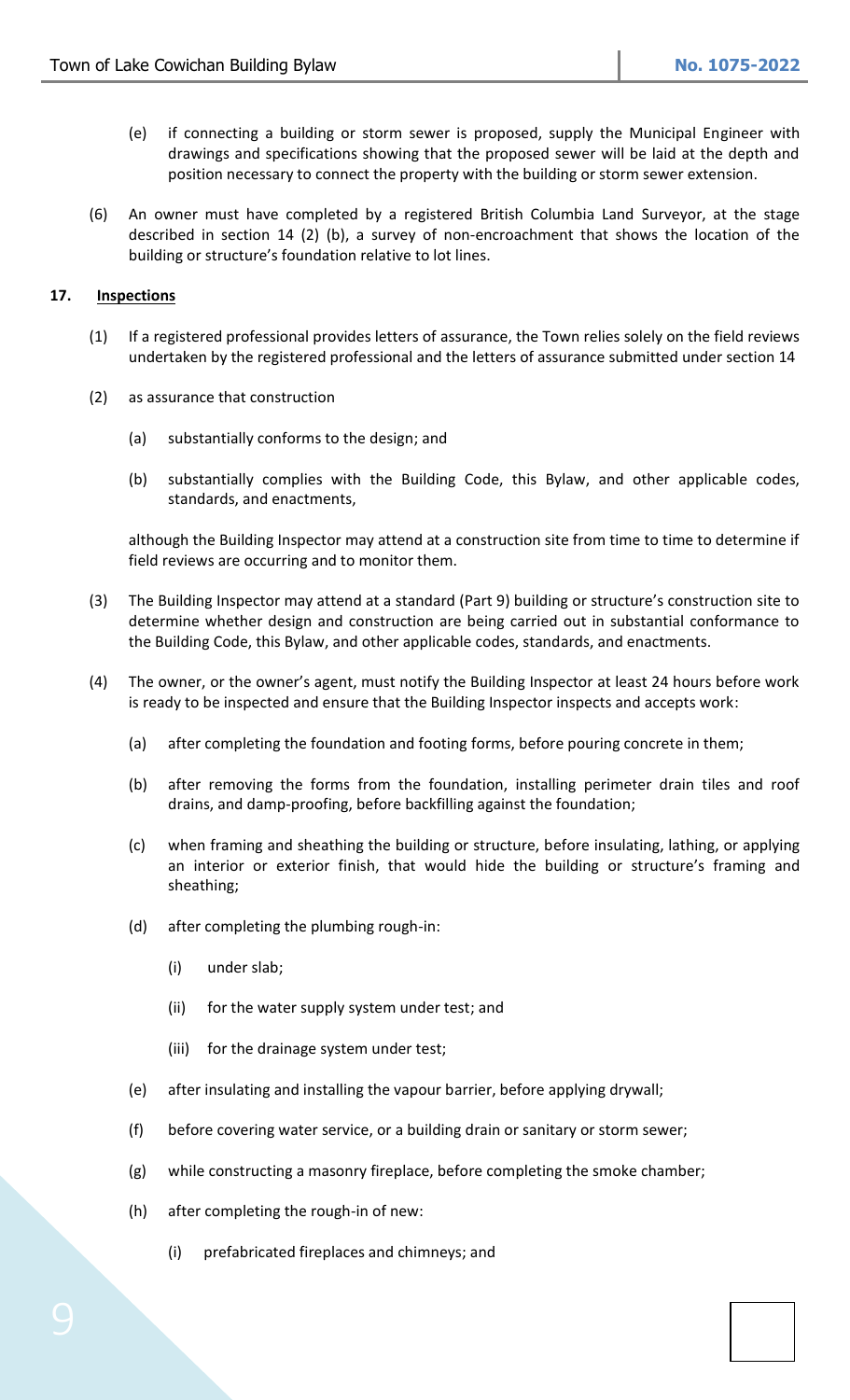- (ii) solid fuel-burning appliances, before covering clearances to combustibles in them, and chimneys; and
- (iii) after completing the building or structure, but before occupying it.
- (5) The previous subsection does not apply to work that is the subject of a registered professional's letter of assurance regarding field reviews.

## **18. Occupancy Certificates**

- (1) No person may occupy a building or structure, or part of a building or structure, until the Building Inspector issues an occupancy certificate in the form prescribed by the Town.
- (2) An occupancy certificate must not be issued unless
	- (a) all required letters of assurance have been submitted; or
	- (b) all aspects of the work requiring inspection and acceptance under section 17 have been inspected and accepted.
- (3) A Building Inspector may issue an occupancy certificate for part of a building or structure if the part is self-contained, supplied with water and sanitary sewer services and storm drainage and meets the requirements of the previous subsection.

## **19. Relocation of Buildings**

- (1) No person shall:
	- (a) move or cause to be moved any building or structure from one parcel of land to another without first obtaining a moving permit and providing a detailed hazardous materials report in compliance with WorkSafe guidelines; and
	- (b) move or cause to be moved any building or structure unless it has been certified by a professional engineer or architect as meeting the requirements of the Building Code, or the applicant provides detailed plans and specifications certified by a professional engineer or architect showing all upgrading necessary to meet the requirements of this bylaw;
	- (c) move or cause to be moved a residential building or part of it to a parcel of land within the Town, unless it can be shown by a qualified appraiser that the appraised value after relocation will be at least equal to the average assessed value of all residential buildings within 61 meters (200 feet) of the parcel of land to which the building is to be moved. For comparative purposes, the assessed values of surrounding residential buildings will be those values given by the British Columbia Assessment Authority;
	- (d) move or cause to be moved any building to any location within the Town that was constructed prior to 1990;
	- (e) move or cause to be moved a building or structure unless the Town has been provided proof of liability insurance of not less than five million dollars (\$5,000,000) with the Town endorsed as an added insured and a security in the amount prescribed in Schedule "A" to insure against damage or injury arising out of the building, structure, or part thereof.
- (2) A person who applies for a permit to move a post- 1990 building or structure either within or into the Town shall deposit with the Town an Irrevocable Letter of Credit, money order or bank draft in favour of the Town in an amount equal to five percent (5%) of the appraised value of the rehabilitated building. This is to ensure that the building or structure shall be completely reerected on the new parcel of land within six (6) months of the date of issuance of the permit. If the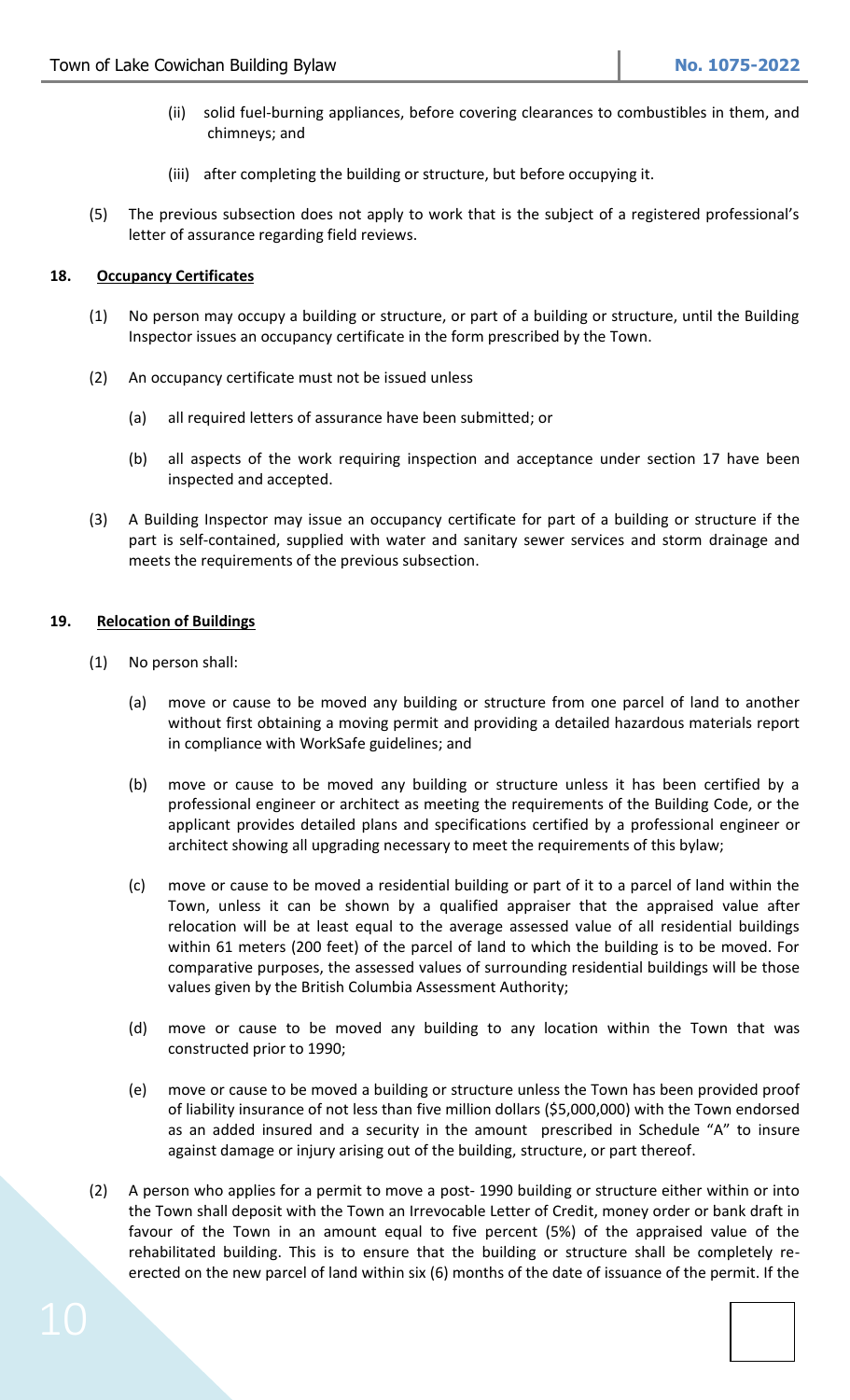building or structure, or part thereof, is not completed within six (6) months of the issuance of the permit, the Town may send a written notice to the owner stating that the building does not comply with this bylaw and direct the owner to remedy the non-compliance within thirty (30) days from the date of service of the notice. If the non-compliance is not remedied within thirty (30) days, the security shall be forfeited to the Town.

- (3) Every person relocating a building or structure from a parcel of land within the Town shall ensure that the site shall be left in a neat, clean, and safe condition after the removal.
- (4) The provisions of the "*Motor Vehicle Act*", R.S.B.C. c.288, and the *"Commercial Transport Act*", R.S.B.C. C.55, and any amendments thereto pertaining to the movement of buildings and large structures shall apply on all roads within the Town".

## **20. Demolishing Buildings and Structures**

- (1) A person must apply for, and obtain, a demolition permit before demolishing a building or structure.
- (2) A hazardous materials declaration must be provided in the format prescribed by the Building Inspector.
- (3) A demolition permit application must be made in the form prescribed by the Town.
- (4) As a condition of issuing a demolition permit, an applicant must provide a security in the amount prescribed in Schedule "A" to repair and replace Town property as provided in Section 694.1(3) of the *Local Government Act*.

#### **21. Swimming Pools and Fences**

- (1) No person shall commence or continue any work related to the installation, construction and alteration of a swimming pool or related ancillary equipment unless a valid permit has been obtained pursuant to this Bylaw.
- (2) (a) Fences shall be constructed around the perimeter of swimming pools and shall not be less than 1.5 metres (4.92 feet) high. The base of every fence shall be not more than 100 millimetres (4 inches) above ground or adjacent grade;
	- (b) No horizontal or angled framing member shall be located on the outside of the fence between 200 millimetres (8 inches) and 900 millimetres (36 inches) above ground level or adjacent finished grade. Fences composed of vertical members shall have no openings of a size, which will permit the passage of a spherical object having a diameter of 100 millimetres (4 inches). Fences composed of angle members shall have no openings between adjacent members greater than 13 millimetres (1/2 inch);
	- (c) Notwithstanding the provisions of this Section, standard chain link wire mesh may be acceptable provided that such fence is a minimum of 1.5 metres (4.921 feet) in height;
	- (d) Access through required fences shall be by means of self-closing gates so designed as to cause the gates to become secured with self-latching devices located on the swimming pool side of the fence and at a height of at least 1 metre (3.281 feet) above grade at the outside of the fence, or on the outside of the fence at 1.5 metres (4.921 feet) above grade.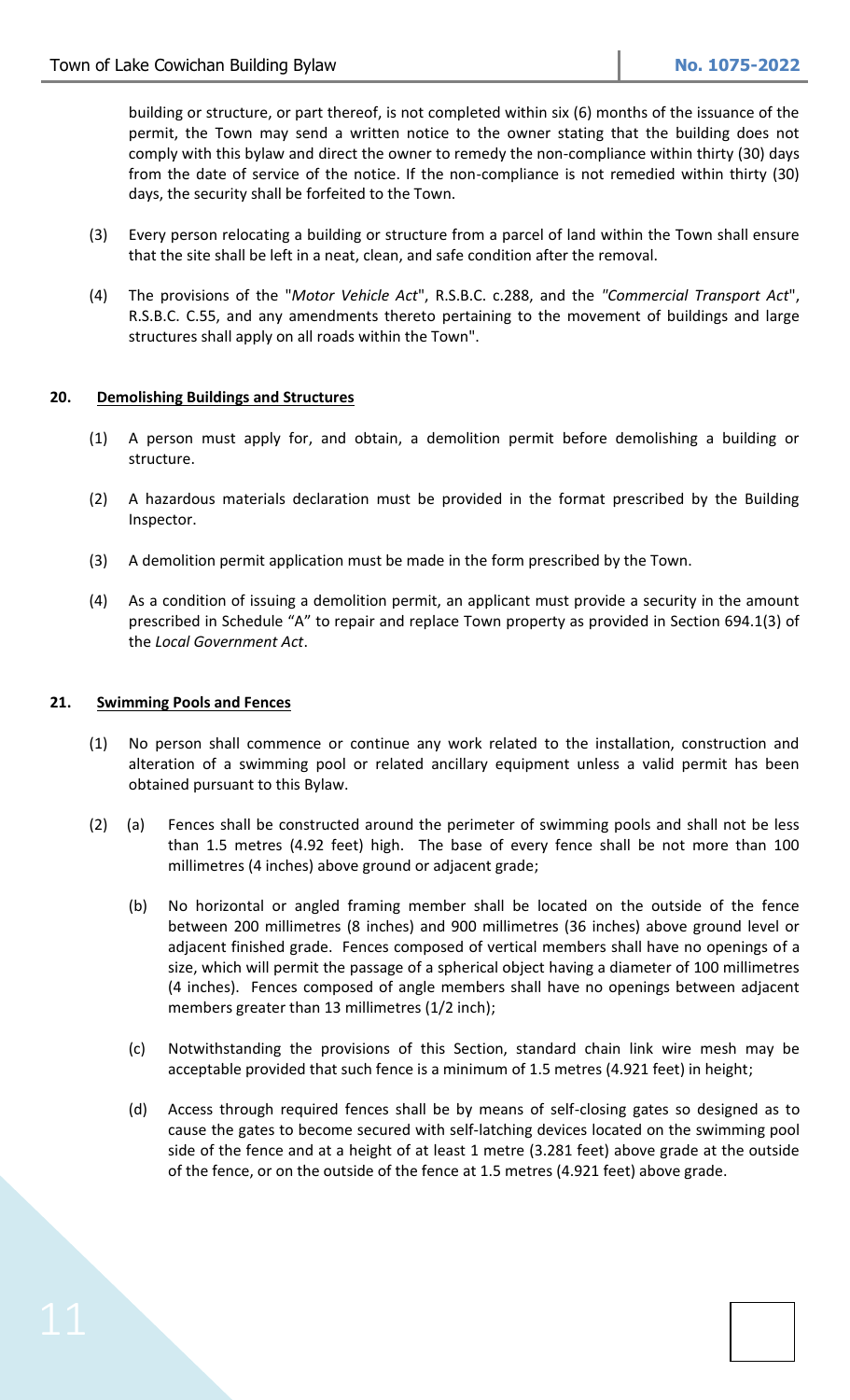## **22. Penalty**

- (1) A person who violates a provision of this Bylaw is guilty of an offence and liable on conviction to:
	- (a) a fine not exceeding two thousand dollars (\$2,000) plus the cost of prosecution.
- (2) A separate offence is considered to be committed on each day during which a violation continues.

## **23. Repeal**

"Town of Lake Cowichan Building Bylaw No. 998-2017" being the Town of Lake Cowichan Building Bylaw is hereby repealed.

READ A FIRST TIME this 26<sup>th</sup> day of April, 2022.

READ A SECOND TIME this 26<sup>th</sup> day of April, 2022.

READ A THIRD TIME this 10<sup>th</sup> day of May, 2022.

RECONSIDERED, FINALLY PASSED AND ADOPTED by the Municipal Council of the Municipal Council of the Town of Lake Cowichan on the 24<sup>th</sup> day of May, 2022.

Bob K. Day **Bob K. Day** Joseph A. Fernandez Mayor **Corporate Officer**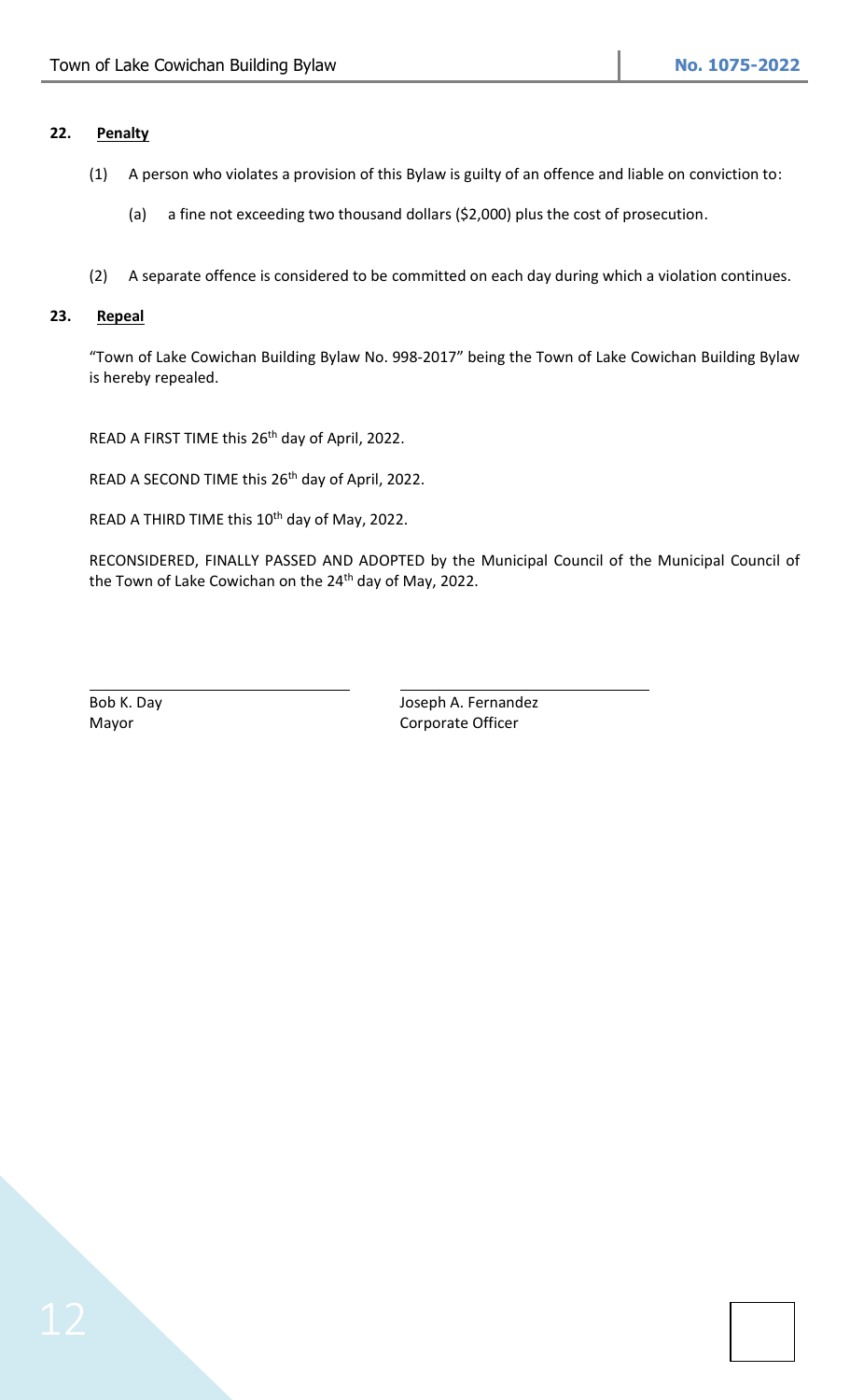## **SCHEDULE "A"**

#### **Attached to and forming part of Bylaw No. 1075-2022**

## **SCHEDULE OF PERMIT FEES AND DEPOSITS FOR BUILDING CONSTRUCTION**

#### **ALL CONSTRUCTION PERMIT FEE**

The Building Department may require the applicant, at his/her own expense, to provide a professionally prepared appraisal of the value of the construction prior to issuing a permit or the value of the proposed residential construction can be based on the valuation as established in Schedule "B".

|                 |                                                                               | \$100.00                                               |
|-----------------|-------------------------------------------------------------------------------|--------------------------------------------------------|
|                 | Additional fee for construction value exceeding \$5,000                       | 1% of estimated value plus minimum<br>of \$100 payable |
|                 |                                                                               | <b>DOUBLE FEE</b>                                      |
|                 |                                                                               | Fees applicable to<br>construction value               |
| <b>PLUMBING</b> |                                                                               | <b>PERMIT FEE</b>                                      |
| (a)             | <b>Number of Fixtures</b>                                                     |                                                        |
|                 |                                                                               | \$24.00                                                |
|                 |                                                                               | \$12.00 per fixture                                    |
|                 |                                                                               | \$1,000                                                |
| (b)             | Inspection<br>Re-Inspection Fees made by necessary faulty work per inspection |                                                        |
|                 |                                                                               | \$10.00                                                |
|                 |                                                                               | \$10.00                                                |
|                 |                                                                               | \$2.00                                                 |
|                 | Lawn sprinkler system (residential or commercial) (per zone).                 | \$25.00                                                |
|                 | Fire protection system (per standpipe hydrant or hose connection)             | \$25.00                                                |
|                 | Sanitary or storm sewer (connection to or alteration of)                      | \$90.00                                                |
|                 |                                                                               | \$90.00                                                |
|                 | Maintenance holes, interceptors and catch basins                              | \$90.00                                                |
|                 | Storm drain or sanitary sewer larger than four inches or longer               | \$90.00                                                |
|                 |                                                                               | \$50.00                                                |
| <b>OTHER</b>    |                                                                               | <b>PERMIT FEE</b>                                      |

|                                                                                                                | \$100.00          |
|----------------------------------------------------------------------------------------------------------------|-------------------|
| Building permit fee reduction for plans certified by an Architect and<br>provided with Schedule A, B-1, B-2 by | 10 percent (10 %) |
| Demolition of building or structure (does not include disconnection<br>fees).                                  | \$100.00          |
|                                                                                                                | \$500.00          |
|                                                                                                                | \$50.00           |
| Building permit application refund if no work has begun                                                        | 70 percent (70 %) |
|                                                                                                                | \$50.00           |
|                                                                                                                | \$10,0000         |
|                                                                                                                | \$5,000           |
|                                                                                                                | \$3,000           |
|                                                                                                                | <b>DOUBLE FEE</b> |